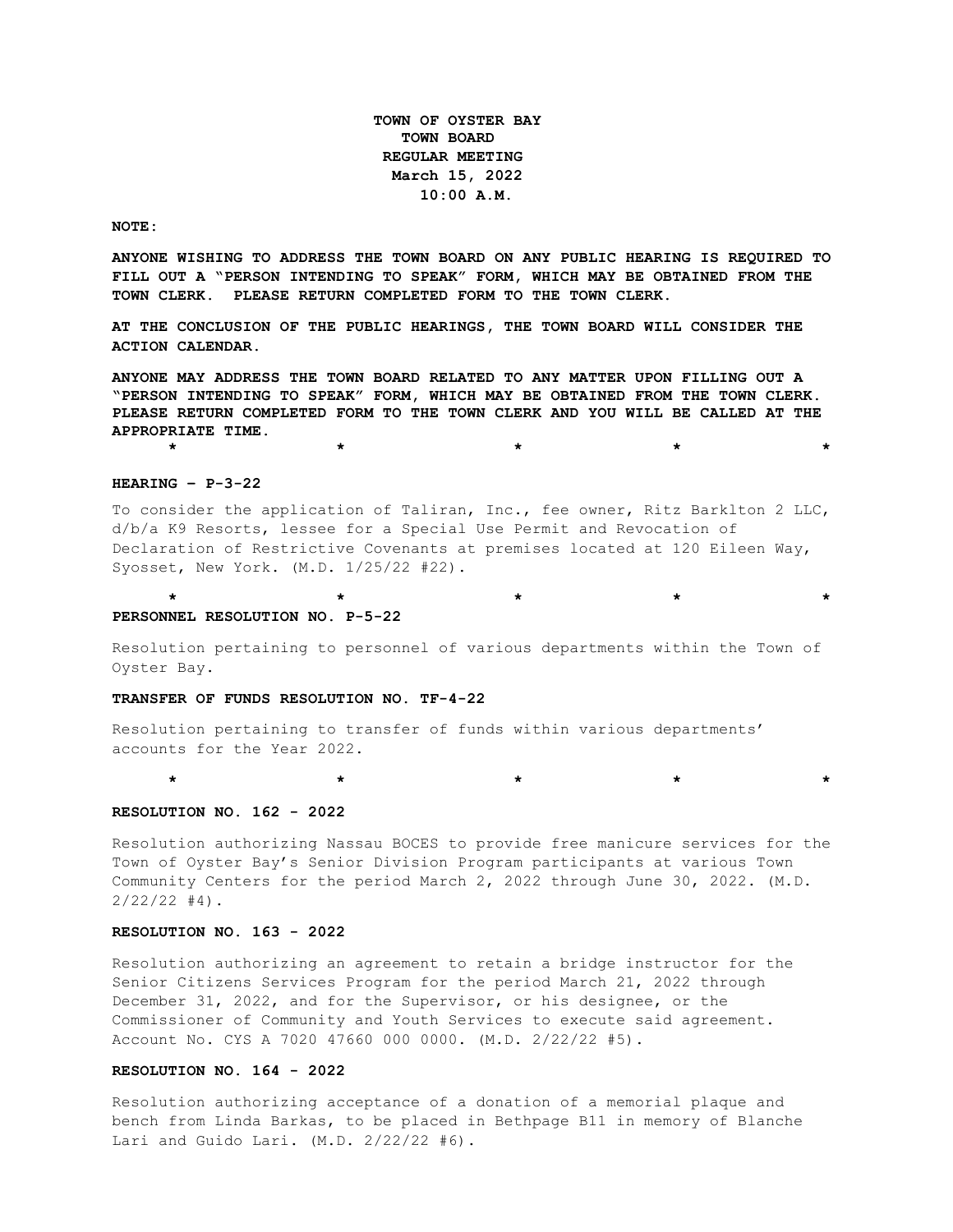### **RESOLUTION NO. 165 - 2022**

Resolution authorizing acceptance of a donation of a memorial plaque and bench from Janine Celauro, to be placed in Ellsworth W. Allen Park in memory of Suzanne Poakeart. (M.D. 2/22/22 #7).

#### **RESOLUTION NO. 166 - 2022**

Resolution authorizing acceptance of a donation of a memorial plaque and bench from Steve Chestler, to be placed in Stehli Beach in memory of Carolyn Jaenisch. (M.D. 2/22/22 #8).

### **RESOLUTION NO. 167 - 2022**

Resolution authorizing acceptance of a donation of a memorial plaque and bench from Craig Thomas and Tom Luongo, to be placed in Bethpage Community Park in memory of Steven M. Masta. (M.D. 2/22/22 #9).

#### **RESOLUTION NO. 168 - 2022**

Resolution authorizing reimbursement to Greg Kolodinsky, Greenskeeper of the Hon. Joseph Colby Town of Oyster Bay Golf Course, for the Long Island Golf Course Superintendents Association (LIGCSA) annual dues and the New York State Turfgrass Association (NYSTA) annual membership required to retain a pesticide license. Account No. PKS A 7110 44900 000 0000. (M.D. 2/22/22 #10).

## **RESOLUTION NO. 169 - 2022**

Resolution authorizing payment for professional services pertaining to COVID testing, for the period January 1, 2022 through December 31, 2022. Account No. TWN A 1989 47900 000 0000. (M.D. 2/22/22 #11).

### **RESOLUTION NO. 170 – 2022**

Resolution pertaining to Contract No. PWC31-22, On-Call Engineering Services relative to operation and development of the Old Bethpage Solid Waste Disposal Complex in connection with evaluation of proposals received as part of the RFP for management of solid waste and recyclables (LKB). Account No. DER SR05 8160 44800 000 0000. (M.D. 3/1/22 #29 & 3/8/22 #27).

### **RESOLUTION NO. 171 - 2022**

Resolution authorizing the property cleanup assessment of 47 Thirteenth Street, Locust Valley, performed on November 8, 2021, be referred to the County of Nassau for placement on the Nassau County Tax Assessment Rolls. (M.D. 2/22/22 #15).

### **RESOLUTION NO. 172 - 2022**

Resolution authorizing the property cleanup assessment of 14 Sunset Road, Massapequa, performed on October 13, 2021, be referred to the County of Nassau for placement on the Nassau County Tax Assessment Rolls. (M.D. 2/22/22 #16).

### **RESOLUTION NO. 173 - 2022**

Resolution authorizing the property cleanup assessment of 31 Westwood Lane, Woodbury, performed on September 10, 2021, be referred to the County of Nassau for placement on the Nassau County Tax Assessment Rolls. (M.D. 2/22/22 #17).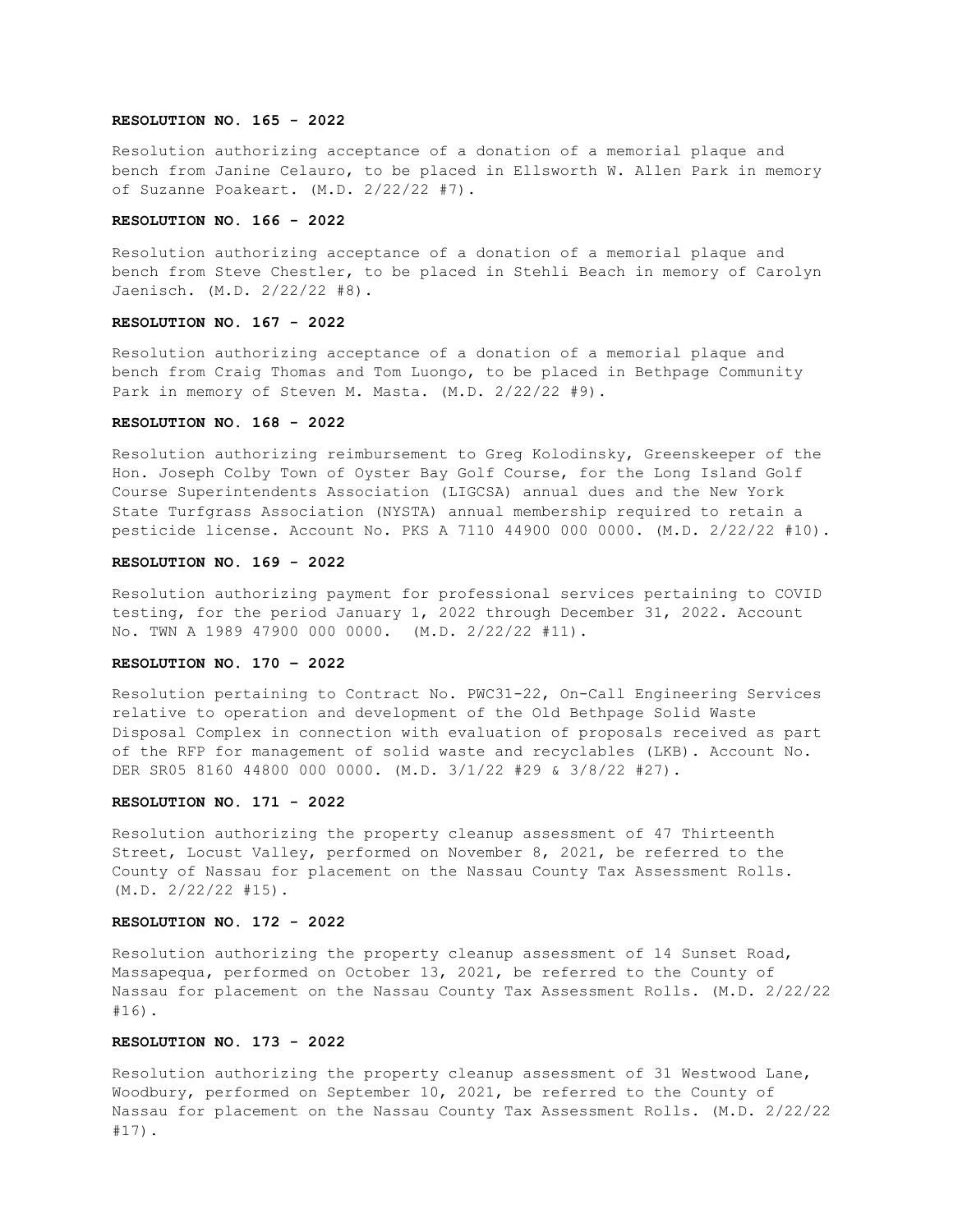### **RESOLUTION NO. 174 - 2022**

Resolution authorizing the property cleanup assessment of 33 Whitman Avenue, Syosset, performed on October 7, 2021, be referred to the County of Nassau for placement on the Nassau County Tax Assessment Rolls. (M.D. 2/22/22 #18).

### **RESOLUTION NO. 175 - 2022**

Resolution authorizing the property cleanup assessment of 63 Vandewater Street, Farmingdale, performed on October 12, 2021, be referred to the County of Nassau for placement on the Nassau County Tax Assessment Rolls. (M.D. 2/22/22 #19).

## **RESOLUTION NO. 176 - 2022**

Resolution authorizing the property cleanup assessment of 134 North Windhorst Avenue, Bethpage, performed on October 7, 2021, be referred to the County of Nassau for placement on the Nassau County Tax Assessment Rolls. (M.D. 2/22/22 #20).

### **RESOLUTION NO. 177 - 2022**

Resolution authorizing the property cleanup assessment of 153 Ocean Avenue, Massapequa, performed on October 8, 2021, be referred to the County of Nassau for placement on the Nassau County Tax Assessment Rolls. (M.D. 2/22/22 #21).

### **RESOLUTION NO. 178 - 2022**

Resolution authorizing the property cleanup assessment of 10 High Farms Road, Glen Head, performed on August 3, 2021, be referred to the County of Nassau for placement on the Nassau County Tax Assessment Rolls. (M.D. 2/22/22 #22).

### **RESOLUTION NO. 179 - 2022**

Resolution authorizing the property cleanup assessment of 22 Audrey Avenue, Plainview, performed on October 22, 2021, be referred to the County of Nassau for placement on the Nassau County Tax Assessment Rolls. (M.D. 2/22/22 #23).

### **RESOLUTION NO. 180 - 2022**

Resolution authorizing the property cleanup assessment of 53 Melrose Avenue, Massapequa, performed on August 24, 2021, be referred to the County of Nassau for placement on the Nassau County Tax Assessment Rolls. (M.D. 2/22/22 #24).

### **RESOLUTION NO. 181 - 2022**

Resolution authorizing the property cleanup assessment of Madison Street, Massapequa, Section 53, Block 3, Lots 21 and 22, performed on June 28, 2021, be referred to the County of Nassau for placement on the Nassau County Tax Assessment Rolls. (M.D. 2/22/22 #25

### **RESOLUTION NO. 182 - 2022**

Resolution authorizing acceptance of design and entrance into the bid and construction phases for Town Hall North Brick Re-Pointing and Window Replacement under Contract No. DPW 22-225. (M.D. 2/22/22 #31).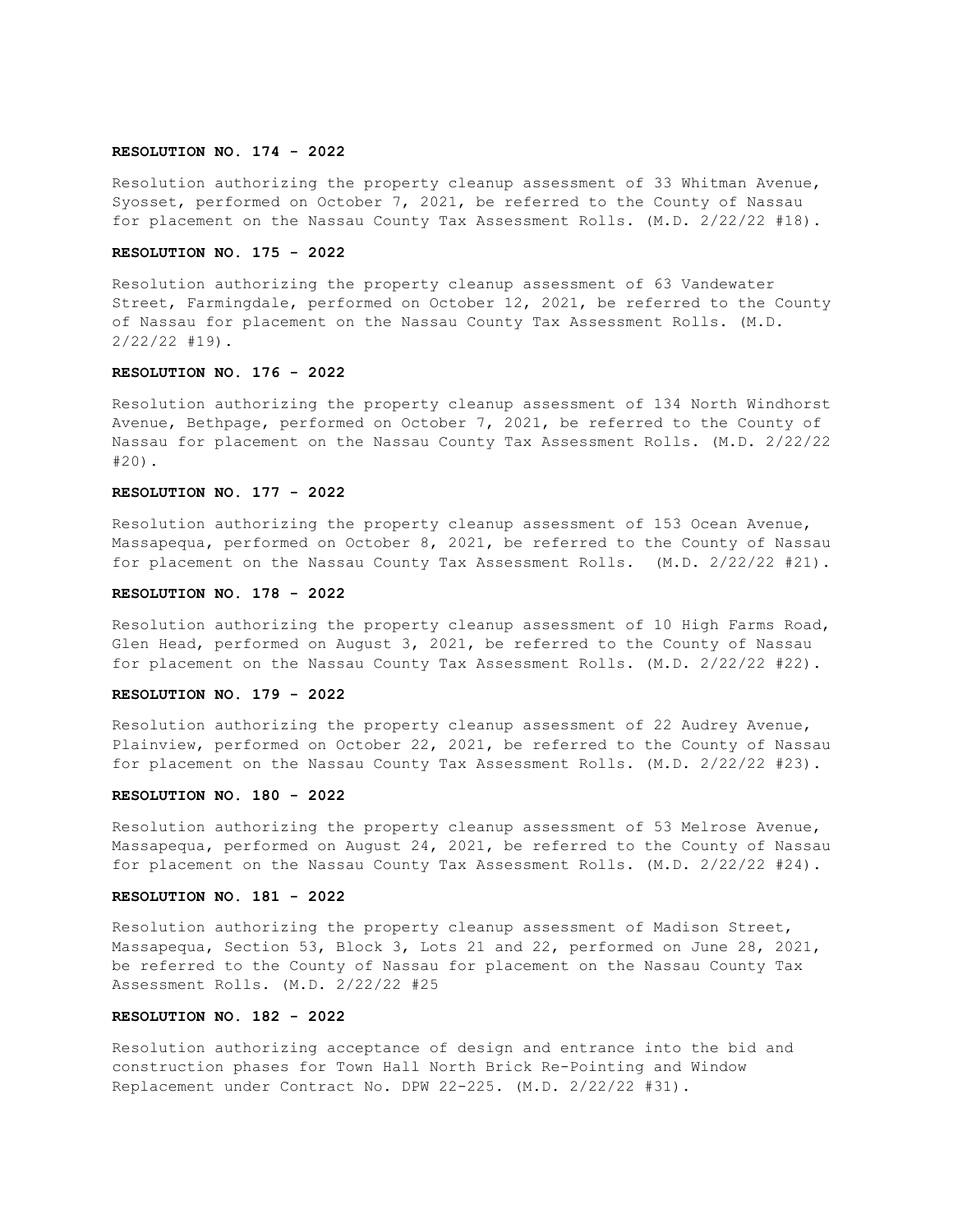### **RESOLUTION NO. 183 - 2022**

Resolution revising the registration donation for the Gap Summer Camp Program. (M.D. 3/1/22 #8).

### **RESOLUTION NO. 184 – 2022**

Resolution pertaining to the decision on the application of 92 FHB LLC, for a Modification of existing Declaration of Restrictive Covenants to allow construction of a one-story community center with in-ground pool and relocation of an existing one-story building on premises 7627 Jericho Turnpike, Woodbury. Hearing held: June 29, 2021. (M.D. 6/29/21 #6).

## **RESOLUTION NO. 185 - 2022**

Resolution authorizing the property cleanup assessment of Madison Street, Massapequa, Section 53, Block 3, Lots 21 and 22, performed on September 7, 2021, be referred to the County of Nassau for placement on the Nassau County Tax Assessment Rolls. (M.D. 3/1/22 #12).

# **RESOLUTION NO. 186 - 2022**

Resolution authorizing the property cleanup assessment of Madison Street, Massapequa, Section 53, Block 3, Lots 21 and 22, performed on November 15, 2021, be referred to the County of Nassau for placement on the Nassau County Tax Assessment Rolls. (M.D. 3/1/22 #13).

## **RESOLUTION NO. 187 - 2022**

Resolution authorizing the property cleanup assessment of 301 Jerusalem Avenue, Hicksville, performed on September 21, 2021, be referred to the County of Nassau for placement on the Nassau County Tax Assessment Rolls.  $(M.D. 3/1/22 #14)$ .

#### **RESOLUTION NO. 188 - 2022**

Resolution authorizing the property cleanup assessment of 150 West Avenue, Hicksville, performed on November 16, 2021, be referred to the County of Nassau for placement on the Nassau County Tax Assessment Rolls. (M.D. 3/1/22 #15).

### **RESOLUTION NO. 189 - 2022**

Resolution authorizing the property cleanup assessment of 45 Thirteenth Street, Locust Valley, performed on November 8, 2021, be referred to the County of Nassau for placement on the Nassau County Tax Assessment Rolls. (M.D. 3/1/22 #16).

### **RESOLUTION NO. 190 - 2022**

Resolution authorizing the property cleanup assessment of 28 Terrehans Lane, Syosset, performed on November 10, 2021, be referred to the County of Nassau for placement on the Nassau County Tax Assessment Rolls. (M.D. 3/1/22 #17).

### **RESOLUTION NO. 191 - 2022**

Resolution authorizing the property cleanup assessment of 23 Indiana Street, Hicksville, performed on November 10, 2021, be referred to the County of Nassau for placement on the Nassau County Tax Assessment Rolls. (M.D. 3/1/22 #18).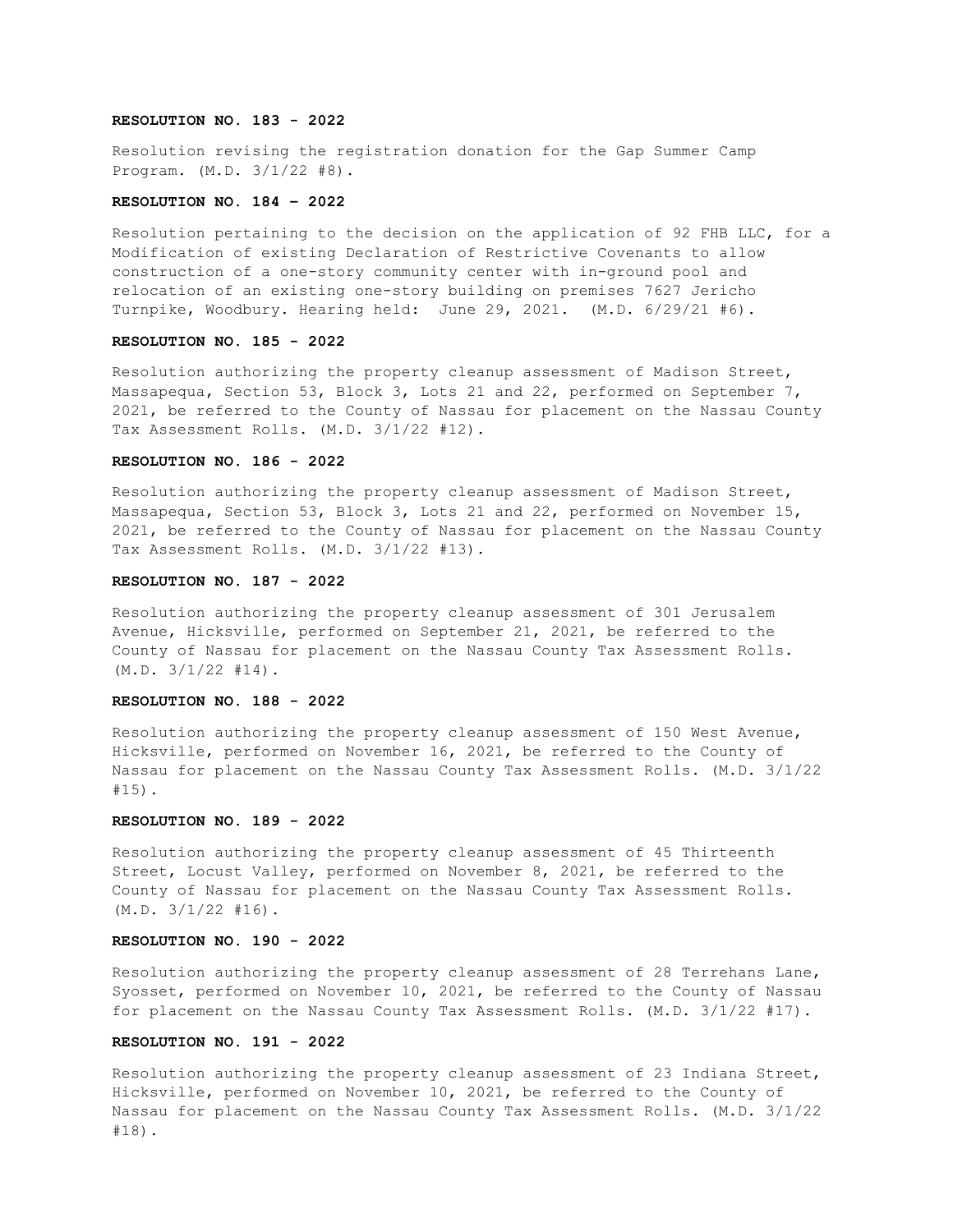### **RESOLUTION NO. 192 - 2022**

Resolution authorizing retention of special counsel to assist the Town in its negotiation of certain franchise agreements for the period March 15, 2022 through March 14, 2023, with two (2) one (1) year extension options. Account No. OTA A 1420 44110 000 0000. (M.D. 3/1/22 #19).

### **RESOLUTION NO. 193 - 2022**

Resolution pertaining to Contract No. PWC07-22, On-Call Engineering Services Relative to Civil Engineering in connection to close-out services for the Coronet Crescent Road Construction in Bethpage. Account No. HWY H 5197 20000 000 1903 008. (M.D. 3/1/22 #20).

## **RESOLUTION NO. 194 - 2022**

Resolution pertaining to Contract No. DP17-151, Restoration and Improvements to Alhambra Park, Massapequa, relative to engineering services. Account No. IGA CD 8689 27000 551 CN17. (M.D. 3/1/22 #21).

### **RESOLUTION NO. 195 - 2022**

Resolution pertaining to Contract No. DPW91-560A, Syosset Landfill Remediation in connection to United States Environmental Protection Agency oversight costs. Account No. HWY H 5197 20000 000 2103 008. (M.D. 3/1/22 #22).

## **RESOLUTION NO. 196 - 2022**

Resolution authorizing acceptance of the design and enter into the bid and construction phases for Contract No. DP22-228, Joseph Colby Golf Course irrigation upgrades. (M.D. 3/1/22 #30).

### **RESOLUTION NO. 197 - 2022**

Resolution pertaining to Contract No. PWC17-22, On-Call Technical Assistance relative to laboratory analysis in connection with laboratory analytical services for the Old Bethpage Landfill monitoring, due to requirements of the NYSDEC (PAS). Account No. DER SR05 8160 44800 000 0000. (3/1/22 #23 & 3/8/22 #21)

### **RESOLUTION NO. 198 - 2022**

Resolution pertaining to Contract No. PWC27-22, On-Call Technical Assistance relative to groundwater monitoring for the Old Bethpage Landfill in connection with groundwater monitoring program for the former Old Bethpage Landfill. Account No. DER SR05 8160 44800 000 0000. (M.D. 3/1/22 # 24 & 3/8/22 #22).

# **RESOLUTION NO. 199 - 2022**

Resolution pertaining to Contract No. PWC28-22, On-Call Technical Assistance Relative to Air Monitoring for the Old Bethpage Landfill in connection to the required air monitoring program (RTP). Account No. DER SR05 8160 44800 000 0000. (M.D. 3/1/22 #25 & 3/8/22 #23).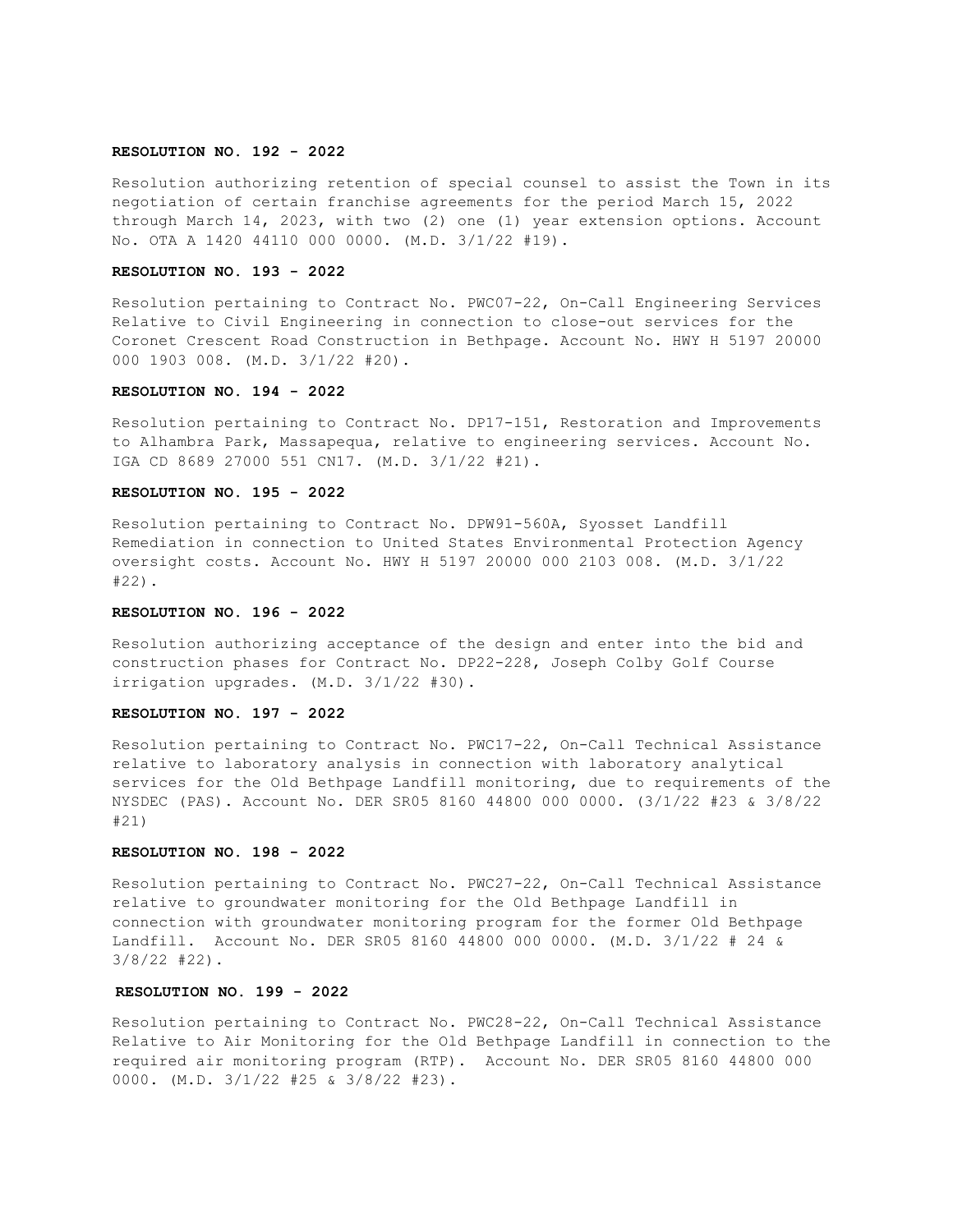### **RESOLUTION NO. 200 - 2022**

Resolution pertaining to Contract No. PWC29-22, On-Call Technical Assistance relative to oversight of Environmental Monitoring Programs for the Old Bethpage Landfill in connection with air and groundwater monitoring and preparation of necessary reporting (LKB). Account No. DER SR05 8160 44800 000 0000. (M.D. 3/1/22 #26 & 3/8/22 #24).

### **RESOLUTION NO. 201 - 2022**

Resolution pertaining to Contract No. PWC31-22, On-Call Engineering Services relative to operation and development of the Old Bethpage Solid Waste Disposal Complex in connection with evaluation of proposals received as part of the RFP for management of solid waste and recyclables and technical assistance with O.B.S.W.D.C facilities (D&B). Account No. DER SR05 8160 44800 000 0000. (M.D. 3/1/22 #27 & 3/8/22 #25).

#### **RESOLUTION NO. 202 – 2022**

Resolution pertaining to Contract No. PWC31-22, On-Call Engineering Services relative to operation and development of the Old Bethpage Solid Waste Disposal Complex in connection with evaluation of proposals received as part of the RFP for management of solid waste and recyclables and to authorize the use of a sub-consultant (CA). Account No. DER SR05 8160 44800 000 0000. (M.D. 3/1/22 #28 & 3/8/22 #26).

### **RESOLUTION NO. 203 - 2022**

Resolution pertaining to the decision on a Local Law entitled, "A LOCAL LAW TO AMEND THE CODE OF THE TOWN OF OYSTER BAY, NEW YORK, CHAPTER 4 ADMINISTRATION OF GOVERNMENT, TO DELETE ARTICLE XVII, HIGHWAY DEPARTMENT, TO AMEND CHAPTER 4, ARTICLE XI, PUBLIC WORKS DEPARTMENT, BY DELETING AND REPLACING SECTIONS 4-115 AND 4-117, TO AMEND CHAPTER 64, PURCHASING, BY DELETING AND REPLACING SECTION 64-9, TO AMEND CHAPTER 84, ALL TERRAIN VEHICLES, BY DELETING AND REPLACING SECTION 84-6, TO AMEND CHAPTER 96, DANGEROUS BUILDINGS AND ABANDONED BUILDINGS, BY DELETING AND REPLACING SECTION 96-21.4, TO AMEND CHAPTER 135, HOUSING STANDARDS, BY DELETING AND REPLACING SECTION 135-54.B, TO AMEND CHAPTER 160, NOTICE OF DEFECTS, BY DELETING AND REPLACING SECTION 160-1, TO AMEND CHAPTER 180, PLUMBING, BY DELETING AND REPLACING SECTION 180-11.A(2), TO AMEND CHAPTER 182, PROPERTY MAINTENANCE, BY DELETING AND REPLACING SECTION 182-22.B, TO AMEND CHAPTER 201, SOLID WASTE, BY DELETING AND REPLACING SECTION 201-42.F, TO AMEND CHAPTER 205, STREETS AND SIDEWALKS, BY DELETING AND REPLACING ARTICLE II, SIDEWALKS, CURBS AND GUTTERS, AND ARTICLE III, EXCAVATIONS AND CURB CUTS, AND TO AMEND CHAPTER 242, WIRELESS TELECOMMUNICATIONS FACILITIES, BY DELETING AND REPLACING SECTION 242-16.E" Hearing held: February 8, 2022. (M.D. 2/8/22 #8).

# **RESOLUTION NO. 204 - 2022**

Resolution pertaining to the decision on a Local Law entitled, "A LOCAL LAW TO AMEND THE CODE OF THE TOWN OF OYSTER BAY, NEW YORK, CHAPTER 4 ADMINISTRATION OF GOVERNMENT, TO ADD ARTICLE XVII, SANITATION DEPARTMENT, TO AMEND CHAPTER 4, ARTICLE XI, PUBLIC WORKS DEPARTMENT, BY DELETING AND REPLACING SECTIONS 4-115 AND 4-117, TO AMEND CHAPTER 4, ARTICLE XIV, DEPARTMENT OF ENVIRONMENTAL RESOURCES, BY DELETING AND REPLACING SECTIONS 4- 148 AND 4-150, TO AMEND CHAPTER 135 HOUSING STANDARDS BY DELETING AND REPLACING SECTION 135-54.B TO AMEND CHAPTER 182, PROPERTY MAINTENANCE, BY DELETING AND REPLACING SECTION 182-22.B, TO AMEND CHAPTER 201, SOLID WASTE, PART 1, SOLID WASTE REGULATIONS, ARTICLE I, GENERAL PROVISIONS, BY DELETING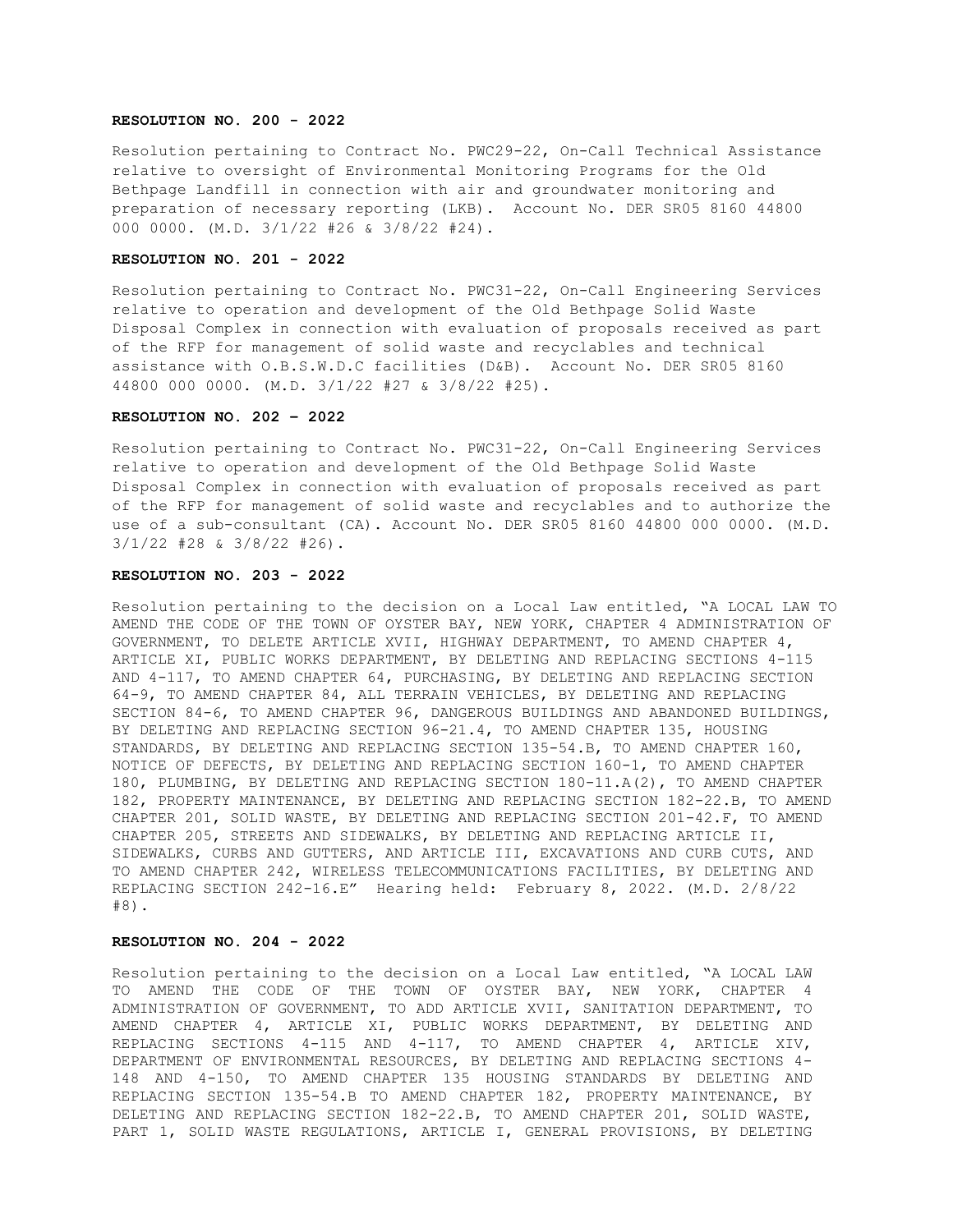AND REPLACING SUBSECTIONS 201-1.9,201-1.12.B, 201-1.22, 201-1.25 AND 201- 1.31. ARTICLE II COLLECTION AND CONTAINER PROVISIONS, BY DELETING AND REPLACING SUBSECTION 201-2.A(1), 201-3.A(1), 201-4.A(1), 201-11 AND 201-15, ARTICLE III, PRIVATE COLLECTION; PERMITS; VEHICLES, BY DELETING AND REPLACING SEUBSECTIONS 201-18, 201-19, 201-24.B, 201-26, 201-27, 201-28, 201-29, ARTICLE IV, PUBLIC DISPOSAL FACILITES, BY DELETING AND REPLACING SUBSECTIONS 201-38, 201-42.B, 201-42.F, 201-43.N, 201-47, 201-47.1, 201-48, 201-49, ARTICLE VI, RECYCLING, BY DELETING AND REPLACING SUBSECTION 201-70, 201-71, 201-72, PART 2, SOLID WASTE MANAGEMENT, ARTICLE VIII, GENERAL PROVISIONS, BY DELETING AND REPLACING SUBSECTION 201-78.1, AND DELETING SUBSECTION 201-78.2, ARTICLE IX, DISPOSAL REGULATIONS, BY DELETING AND REPLACING SUBSECTION 201-79, ARTICLE X, ENFORCEMENT, BY DELETING AND REPLACING SUBSECTION 201-80, AND TO AMEND CHAPTER 241, WATERWAYS, BY DELETING AND REPLACING SUBSECTION 241-31A" Hearing held: February 8, 2022. (M.D. 2/8/22 #9).

## **RESOLUTION NO. 205 - 2022**

Resolution pertaining to the decision on a Local Law entitled, "A LOCAL LAW TO AMEND THE CODE OF THE TOWN OF OYSTER BAY, NEW YORK, CHAPTER 4 ADMINISTRATION OF GOVERNMENT, TO DELETE ARTICLE XVI, ECONOMIC DEVELOPMENT DEPARTMENT, AND TO AMEND CHAPTER 4 ARTICLE V, PLANNING AND DEVELOPMENT DEPARTMENT, BY DELETING AND REPLACING SECTIONS 4-53 and 4-55." Hearing held: February 8, 2022. (M.D. 2/8/22 #10).

### **RESOLUTION NO. 206 - 2022**

Resolution pertaining to the decision on a Local Law entitled, "A LOCAL LAW TO AMEND THE CODE OF THE TOWN OF OYSTER BAY, NEW YORK, CHAPTER 4 ADMINISTRATION OF GOVERNMENT, ARTICLE XIV, DEPARTMENT OF ENVIRONMENTAL RESOURCES BY DELETING AND REPLACING SECTIONS 4-148 AND 4-150, TO AMEND CHAPTER 156, NOISE, BY DELETING AND REPLACING SECTION 156-3, DUTIES AND RESPONSIBILITIES OF TOWN DEPARTMENTS AND TO AMEND CHAPTER 241, WATERWAYS, BY DELETING AND REPLACING SUBSECTION 241-9." Hearing held: February 8, 2022. (M.D. 2/8/22 #12).